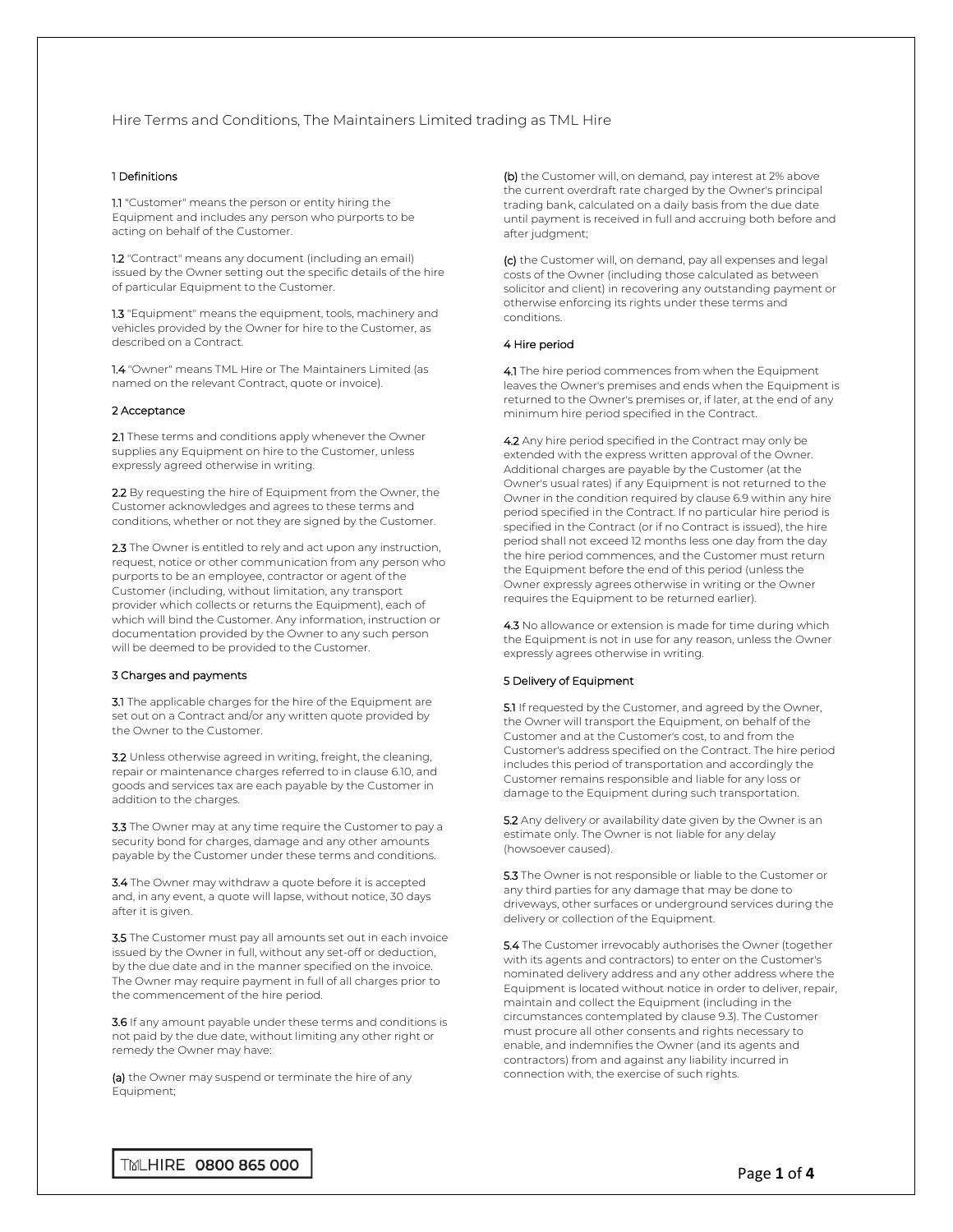## 6 Customer's responsibilities

6.1 The Customer will:

6.2 satisfy itself that the Equipment is safe, suitable and sufficient to complete the purpose required by the Customer;

6.3 ensure that an appropriate representative of the Customer completes any induction required by the Owner regarding the operation of the Equipment and that representative provides an equivalent induction to all other persons operating the Equipment;

6.4 operate the Equipment safely, in accordance with all applicable law including the Health & Safety at Work Act 2015, regulations, standards and best practice guidelines, only for its intended use and in accordance with any applicable operating manual and/or any manufacturer or Owner recommendations and instructions and inductions provided by the Owner;

6.5 ensure (and provide evidence to the Owner on request) that all persons operating or otherwise using the Equipment are competent, suitably instructed in its safe and proper use, and hold the appropriate qualifications, licenses, certificates and approvals (including certificates of fitness, certificates of loading, RUC license, transport service licenses and certificates of competency);

6.6 immediately notify the Owner (and provide full details) of any theft, loss, damage, breakdown or defect of or to the Equipment and any death, injury or other notifiable event (as that term is defined in the Health & Safety at Work Act 2015) involving the Equipment, and follow any instructions received from the Owner relating to the Equipment, including any instruction to return the Equipment to the Owner;

6.7 before each occasion that the Equipment is used, check that the oil, fuel, tyre pressure and other consumable or wearing items are at acceptable levels for use;

6.8 supply at the Customer's expense all oil, fuel, water and other materials required to operate the Equipment in accordance with these terms and conditions;

6.9 ensure that the Equipment is kept clean and properly maintained in accordance with the requirements referred to in clause 6.3, provided that the Customer will immediately notify the Owner if the Equipment requires any repairs or maintenance other than that referred to in clauses 6.6 and 6.7, will not attempt any such repairs or maintenance itself (unless the Owner expressly agrees otherwise in writing) and will make the Equipment available to the Owner to carry out such repairs or maintenance;

6.10 return the Equipment to the Owner's premises; or, if the Owner has agreed to collect the Equipment, make the Equipment available for collection; no later than the last day of the agreed hire period, clean and in the same order and condition as at the commencement of the hire (fair wear and tear excepted), including all fuel, oil and other lubricants and materials replaced;

6.11 pay to the Owner on demand the cost (at the Owner's usual rates) of any cleaning, repair or maintenance work that the Owner, in its sole discretion, considers necessary to restore the Equipment to the condition required by clause 6.9;

6.12 keep the Equipment in its possession and control at the premises specified in the Contract (or at such other premises as the Owner expressly agrees in writing), free from any lien, security interest, charge or encumbrance of any kind (other

than in favour of the Owner) and all legal processes and not permit or allow any other person other than the Owner to acquire any right whatsoever in connection with the Equipment;

6.13 not alter, remove or make any addition or modification to the Equipment (nor permit or allow the same) including, but without limitation defacing or erasing any identifying mark or number on or in the Equipment;

6.14 ensure that the Equipment is so far as reasonably possible adequately secured and protected against and not exposed to damage from fire, theft or any other avoidable risk;

6.15 on request from the Owner or its authorised representatives at any time, present the Equipment for inspection and testing;

6.16 ensure that all fines, penalties, traffic infringement notices or other charges incurred in relation to the Customer's possession or use of the Equipment are immediately paid; and

6.17 indemnify the Owner from and against any loss, cost, liability, claim or expense (including legal costs on a solicitorclient basis) suffered or incurred by the Owner in connection with the Customer's possession or use of the Equipment or any failure by the Customer to fully and properly comply with any of its obligations under these terms and conditions.

## 7 Hirer responsible for damage

7.1 The Customer is fully responsible and liable for, and indemnifies the Owner from and against, any loss, cost, liability, claim or expense (including legal costs on a solicitorclient basis and lost revenue while the Equipment is being repaired or replaced) suffered or incurred by the Owner in connection with any theft, loss or damage of the Equipment which occurs at any time during the hire period, howsoever caused.

7.2 The Customer must, at its own cost, insure the Equipment for its full replacement value against fire, theft, loss or damage from all usual risks throughout the hire period and provide the Owner with written evidence of such insurance cover which notes the Owner's interest in the Equipment, names the Owner as an additional insured and which is otherwise satisfactory in all respects to the Owner in its sole discretion.

#### 8 Limitation of liability

8.1 Other than as expressly set out in these terms and conditions, all representations, warranties and conditions whether express or implied and whether statutory or otherwise are expressly excluded (including, without limitation, warranties and covenants for merchantable quality, fitness for purpose and compliance with any description) to the maximum extent permitted by law.

8.2 The Owner is not liable in any manner whatsoever for any loss, damage, cost, expense, claim or liability suffered or incurred by the Customer (or any third party) arising out of the Customer's possession and/or use of the Equipment, however caused.

8.3 If, despite the exclusions and limitations set out above, the Owner is held to be liable in connection with the Equipment or these terms and conditions, the Owner's liability (whether in contract, tort or otherwise) shall be limited to the aggregate hire charges paid by the Customer in the 3 months preceding the date on which the event giving rise to the liability occurred. In no event shall the Owner be liable (whether in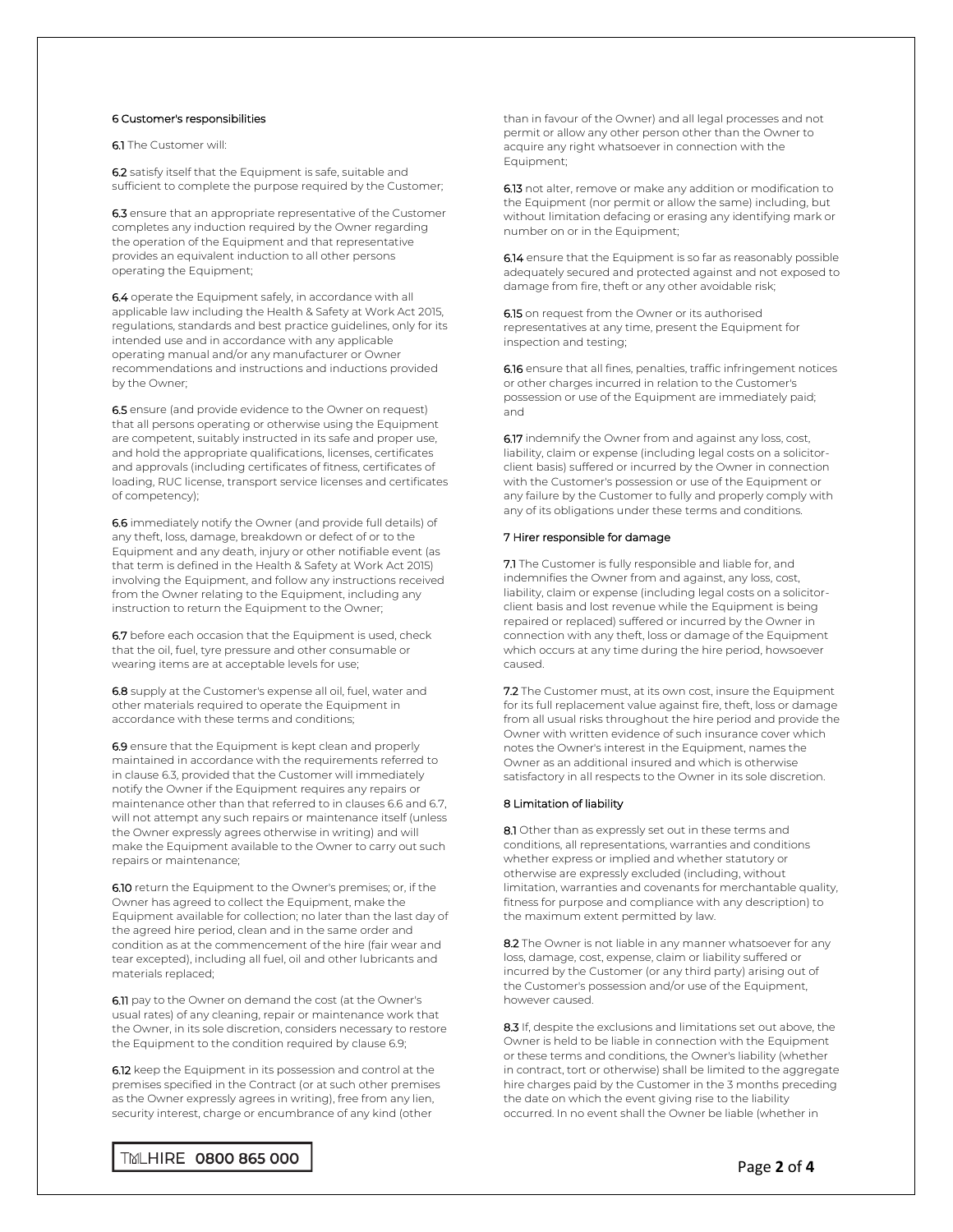contract, tort or otherwise) for any loss (whether direct or indirect) of profits, business, anticipated savings or other economic loss or for any delay, indirect, special or consequential loss, even if the Owner was or should have been aware of the likelihood of such loss.

8.4 If the Equipment is hired by the Customer for the purposes of a trade, the Customer agrees that the provisions of the Consumer Guarantees Act 1993 will not apply.

### 9 Breach or default

### 9.1 If:

(a) the Customer fails to comply with any of the provisions of these terms and conditions (or any other agreement with the Owner);

(b) the Customer suffers any bankruptcy or insolvency event (including, without limitation, the appointment of (or the taking of any preliminary step for the appointment of) any receiver, liquidator, administrator or statutory manager, the entry into any assignment, arrangement or composition for the benefit of creditors generally, or an inability to pay debts as they fall due);

(c) the Owner believes that the Equipment, or the Customer's creditworthiness or ability or willingness to comply with its obligations under these terms and conditions, may be at risk for any reason whatsoever;

(d) any of the above events occur in relation to any guarantor of the Customer's obligations under these terms and conditions; or

(e) the Equipment is damaged or destroyed, then without limiting any other right or remedy the Owner may have, the Owner may suspend or terminate the hire of any or all Equipment on notice with immediate effect.

9.2 On suspension or termination of any hire, the Customer will immediately:

(a) deliver the Equipment to the Owner (or as the Owner directs), or where applicable make the Equipment available for collection by the Owner, in the condition required by clause 6.9;

(b) pay all amounts due to the Owner at the date of such suspension or termination, together with the balance of all hire charges that would have been payable for the remainder of the hire period (discounted for early payment by such amount as the Owner determines in its sole discretion).

9.3 If Customer does not immediately comply with clause 9.2(a), the Owner may recover the Equipment by any means necessary and clause 5.4 shall apply.

## 10 Risk and ownership

10.1 The risk of loss or damage to the Equipment shall pass to the Customer at the commencement of the hire period (including where the Owner has agreed to transport the Equipment pursuant to clause 5.1).

10.2 The Owner will at all times retain ownership of the Equipment and the Customer will not acquire any right, title or interest in the Equipment other than the rights as a bailee to use the Equipment in accordance with these terms and conditions.

## 11 Security

11.1 As security for the performance by the Customer of its obligations under these terms and conditions, the Customer grants, in favour of the Owner, a security interest in all of the Customer's present and after acquired personal property on the terms and conditions set out in the current version of the Auckland District Law Society ("ADLS") General Security Agreement (a copy of which is available on request). In addition, the hire of the Equipment may, despite clause 4.2, give rise to a deemed security interest in the Equipment and its proceeds in accordance with the Personal Property Securities Act 1999 ("PPSA"). The Customer must do anything (including obtaining consents and signing documents) which the Owner requires to enable the Owner to register, perfect, maintain a first ranking priority position in, and enforce, such security interests. To the maximum extent permitted by applicable law, the parties agree that:

(a) the Customer waives its right to receive a verification statement in respect of any financing statement or financing change statement relating to those security interests;

(b) the Customer waives its rights and, with the Owner's agreement, contracts out of the Customer's rights under the sections referred to in section 107(2) of the PPSA; and

(c) nothing in sections 114(1)(a), 133 and 134 of the PPSA shall apply to those security interests or these terms and conditions.

11.2 The Customer grants a mortgage in favour of the Owner over any property owned by the Customer from time to time as security for the performance by the Customer of its obligations under these terms and conditions. The mortgage will be an unregistered (i.e. equitable) mortgage on the current version of the ADLS "all obligations" mortgage form (a copy of which is available on request), and will support a caveat over the relevant property. In the event of default under the mortgage, the Lender will be entitled to register the mortgage.

## 12 Privacy

12.1 The Owner may collect and hold personal information about the Customer from any source the Owner considers appropriate (including, without limitation, any GPS device installed on the Equipment) for the purposes of providing credit to the Customer, administration, marketing, determining the Customer's compliance with clause 7.2 and any other purpose relating to the hire of the Equipment. The Customer authorises the Owner to disclose personal information to any third party in connection with any such purposes.

12.2 The Customer has a right of access to, and may request correction of, personal information held by the Owner about the Customer. If a privacy breach occurs which has caused or may cause serious harm to the Customer, the Owner will notify the Customer of this as soon as practicable either directly or, if that is not reasonably practicable, by public notice.

## 13 General

13.1 These terms and conditions, together with any relevant credit application, Contract and invoice, constitute the entire agreement between the parties for the hire of the Equipment and supersede and exclude any previous agreement, arrangement or understanding on such matters, any terms or